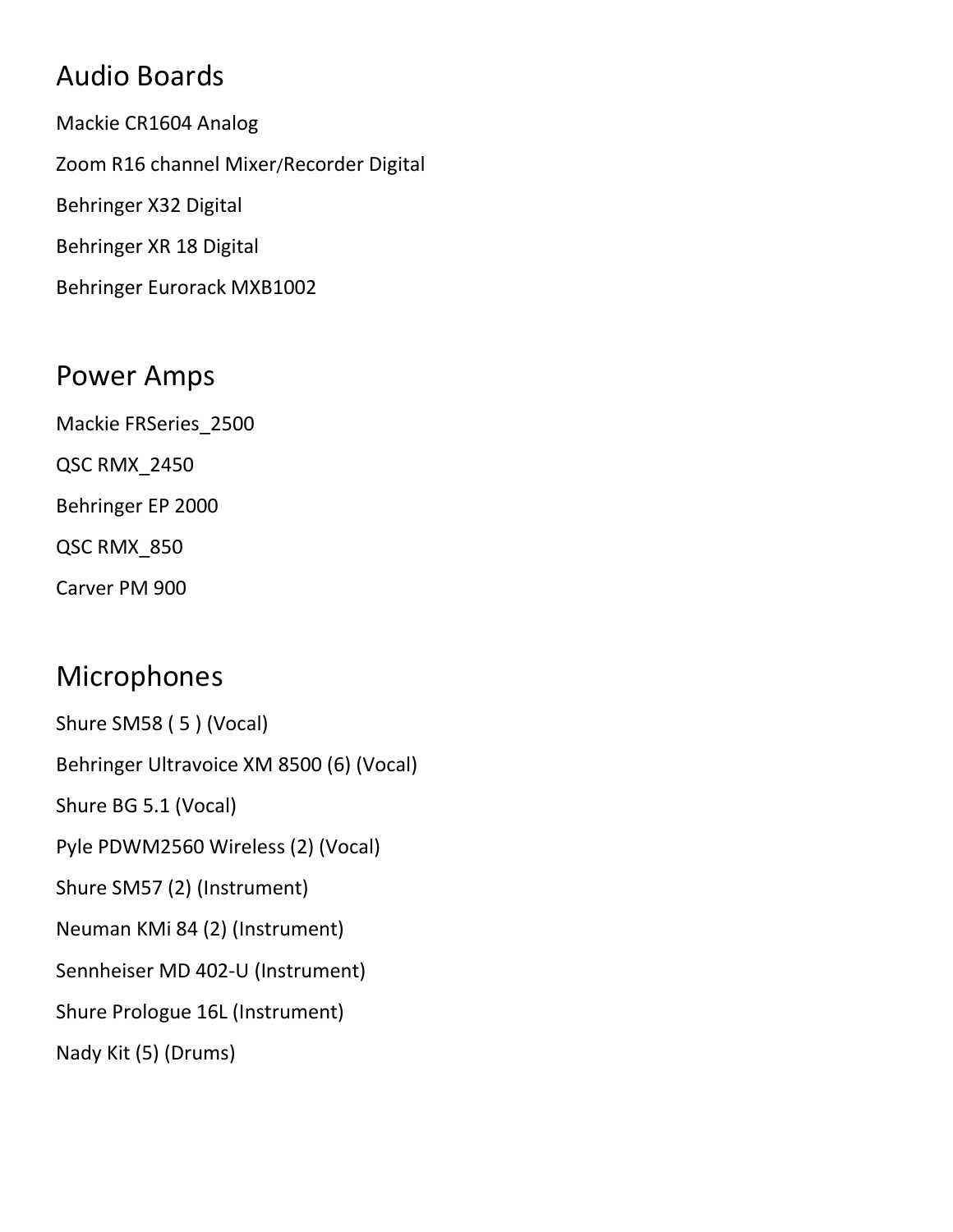### Speakers

Peavey PV 12M (Mains/Monitor) 12" (2) Peavey SP5x (Mains) 15" (2) Carvin 722 (Monitor) 12" (2) Community CS 38M (Monitor) 15" EV ELX 118 (Sub Woofer) 18" (2) Pyle Pro Premium Series (Mains/Monitor) 15" (2) Bag End S15B-D (Sub Woofer) 15"

## Lighting

IRadiant 6" LED cans: floor or stand mount Chauvet 8" 56 RGB LED cans: floor mount

# Effects / Processors

Behringer MDX-2100 Compressor (2) Alesis 3630 Compressor Behringer DSP-2024P Effects Behringer FBQ-1502 Dual EQ Biamp Micro EQ-301 Single EQ (2) EV EVT-2230 Single EQ Peavey Q231 Dual EQ Behringer CX2310 Super-X Pro Crossover Behringer Feedback Destroyer Pro FBQ2496